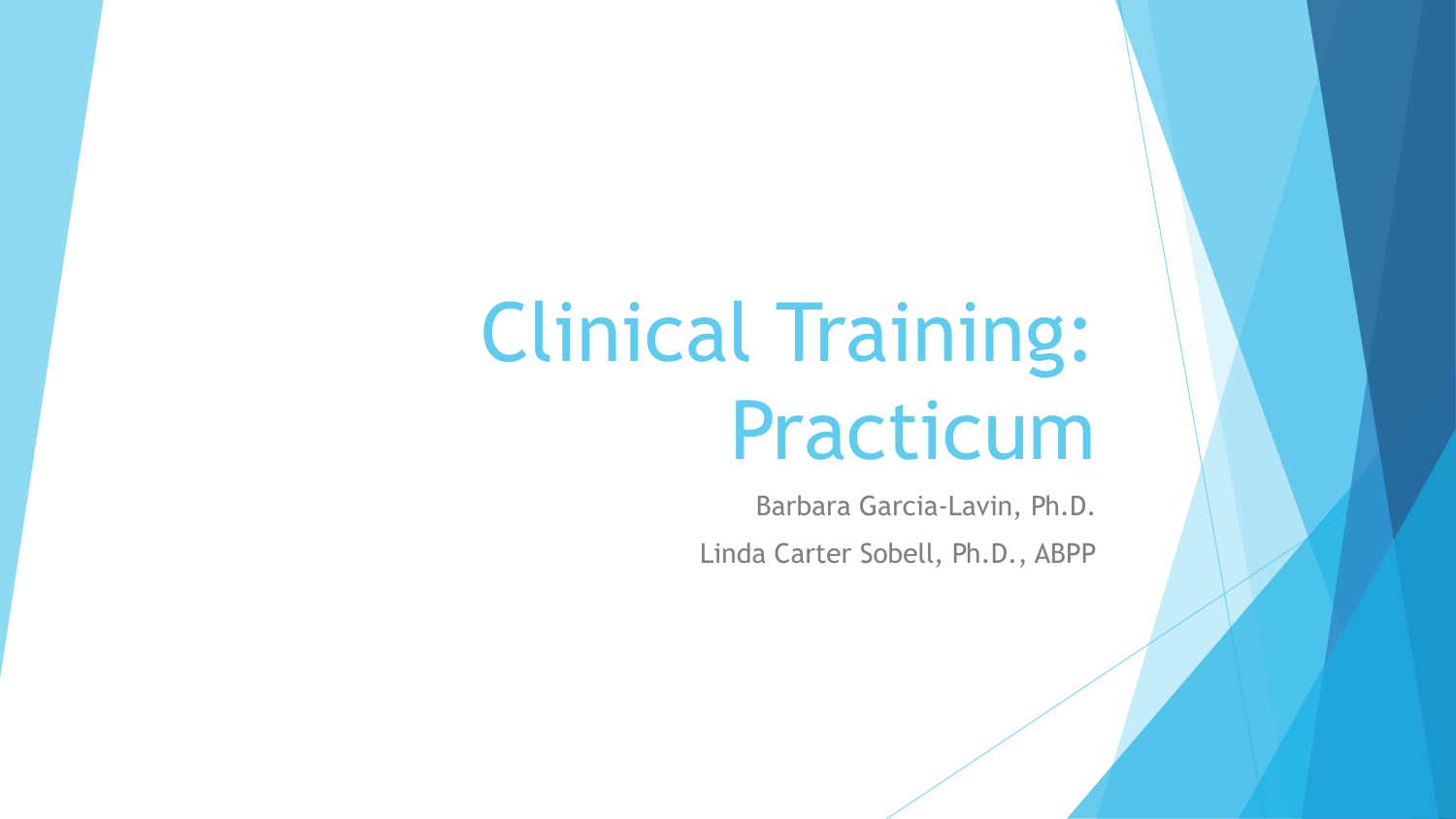### Practicum

- Both Clinical Psychology doctoral programs require students to successfully complete two 12-month practicum placements, during the second and third year of the curriculum.
	- Psychology Services Center
	- Outside Practicum Site
	- [2021-2022 Brochure: https://psychology.nova.edu/common](https://psychology.nova.edu/common-pdf/students/practicum-brochure-202122.pdf)pdf/students/practicum-brochure-202122.pdf
	- 2020-2021 Practicum Handbook (updated each summer): [https://psychology.nova.edu/common-pdf/students/practicum-handbook-](https://psychology.nova.edu/common-pdf/students/practicum-handbook-202021.pdf)202021.pdf
- An elective practicum may be taken during the fourth year. Elective practicum placements are typically for 2 semesters or 8 months. They are assigned after all first and second year practica students have been assigned.
- **Eligibility** 
	- $\blacktriangleright$  Prerequisite courses
	- Core performance standards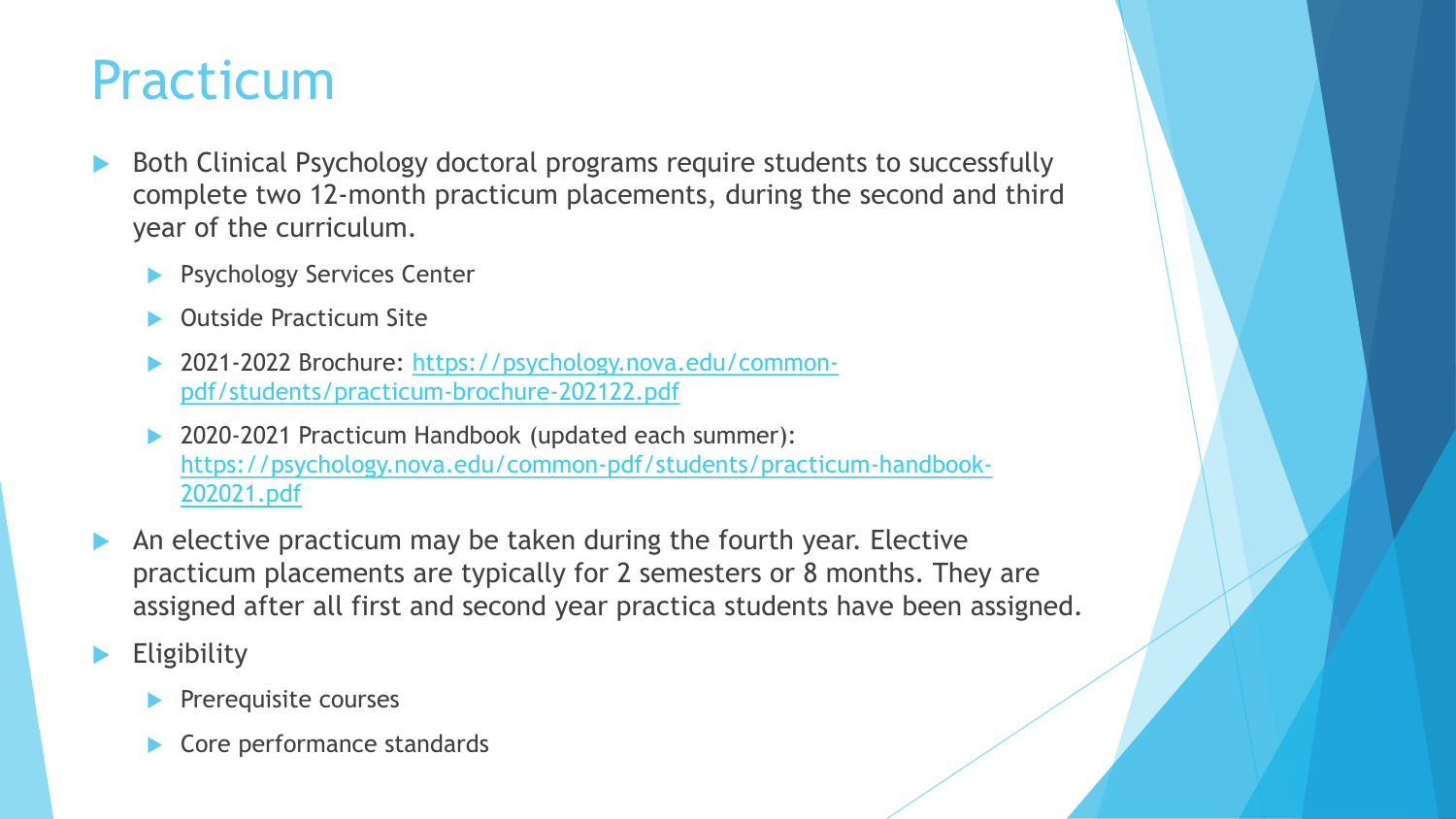### *Core Performance Standards and Disclosures*

- In addition to academic abilities and skills, students must possess *intrapersonal, communication, behavioral, and personal attributes* that are considered integral and necessary parts of professional functioning (profession-wide competencies), including:
	- **Professionalism attendance, timeliness, dependability, demonstrating concern** for well-being of clients. Self-awareness and reflection, professional attire, etc.
	- ▶ Communication and Interpersonal Skills Respectful and positive interactions with others, professional oral and written communication, openness (non-defensive) to feedback from supervisors and others, etc.
	- Ethics ensures client confidentiality, record-keeping, etc.

#### **Students who do not meet the minimum requirements will be advised and remediated as appropriate**

 Disclosures – students must disclose any prior charges, arrests, convictions, etc. prior to beginning practicum and before applying for internship (contact Dr. G-L immediately)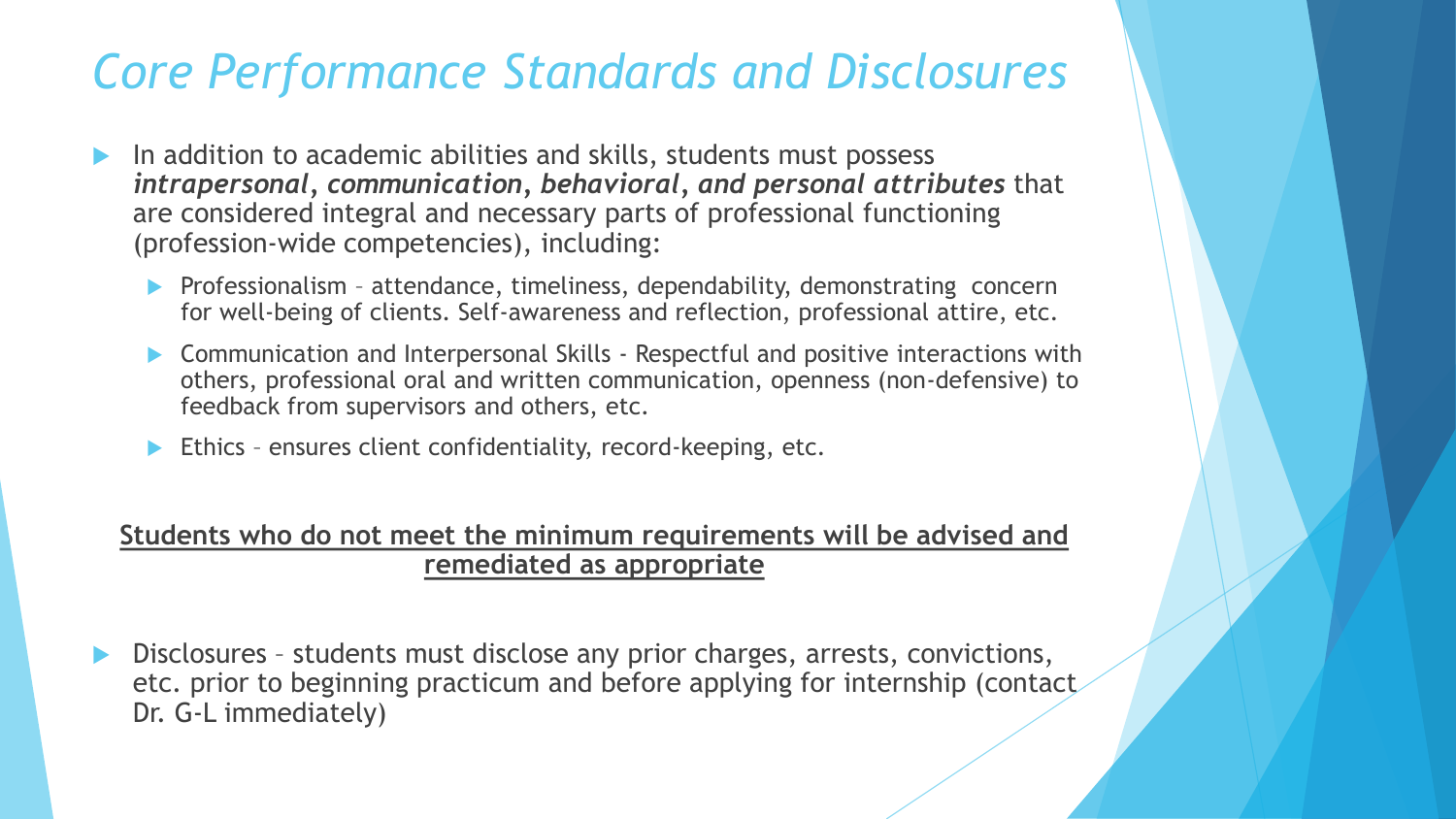### *Clinical Training Requirements*

- **Track all clinical training activities** Time2Track, PsyKey, personal Excel, etc. (starting in 2020, T2T linked with APPI- internship application)
- **Pre- pandemic**
	- **First year practicum students** (Clinical Practicum I, II and Summer) Minimum average of 10 hours/week
		- Minimum average 5 face to face hours in direct service provision (e.g. assessment or intervention). 480 hours total.
	- **Second year practicum students** (Clinical Practicum III, IV and Summer) Minimum average of 15 hours/week
		- Minimum average 7.5 face to face hours in direct service provision delivery (e.g. assessment or intervention). 720 hours total.
	- **Elective practicum students**  minimum average 10 hours/week
		- Minimum average 5 face-to-face hours in direct service provision (e.g. assessment or intervention). 480 hours total.
- **Post-COVID-19** APA, APPIC, and all training counsels recommend flexibility and focus on clinical competency instead of hours.
	- **Tele-supervision**
	- Telehealth Florida Law requires telehealth providers to be in Florida to provide services to clients in Florida.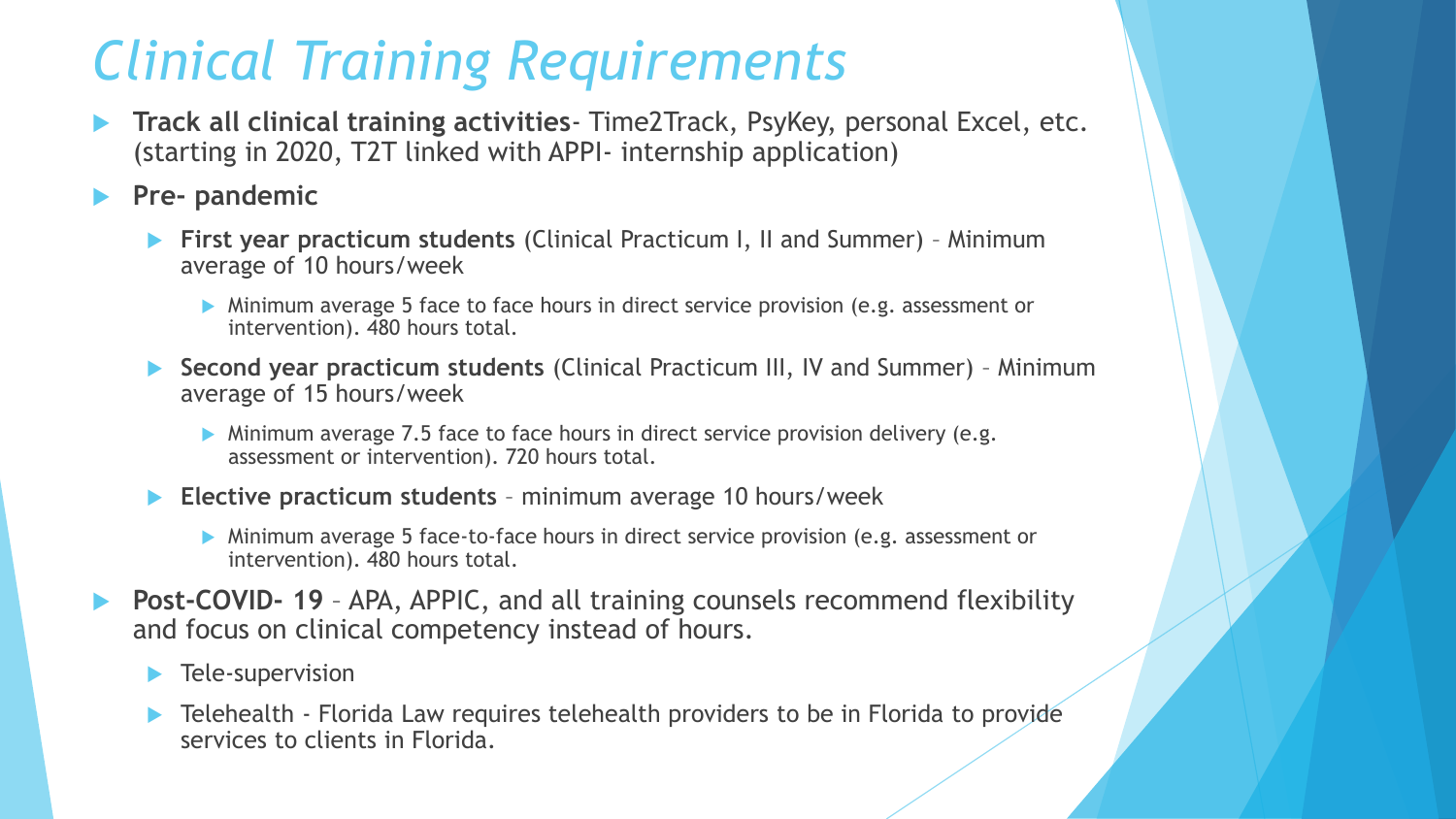# Registration: Practicum and Intensive Supervision

- During the **second year of matriculation**, students are required to enroll in a 3 credit hour course for each of 3 semesters. Concurrently with each practicum registration, students enroll for 1 credit of intensive supervision with a faculty member.
	- ▶ Fall: PSY 2701 Clinical Practicum I and PSY 2703 Intensive Supervision
	- Winter: PSY 2702 Clinical Practicum II and PSY 2704 Intensive Supervision
	- Summer Practicum PSY 270A and PSY 270B Intensive Supervision
- During the **third year of matriculation**, students are required to enroll in a 3 credit hour course for each of 3 semesters. Concurrently with each practicum registration, students enroll for 1 credit of intensive supervision with a faculty member.
	- ▶ Fall: PSY 3701 Clinical Practicum III and PSY 3703 Intensive Supervision
	- Winter: PSY 3702 Clinical Practicum IV and PSY 3704 Intensive Supervision
	- Summer Practicum PSY 370A and PSY 370B Intensive Supervision

#### **The only requirement that can take precedence over practicum hours is enrollment in a course**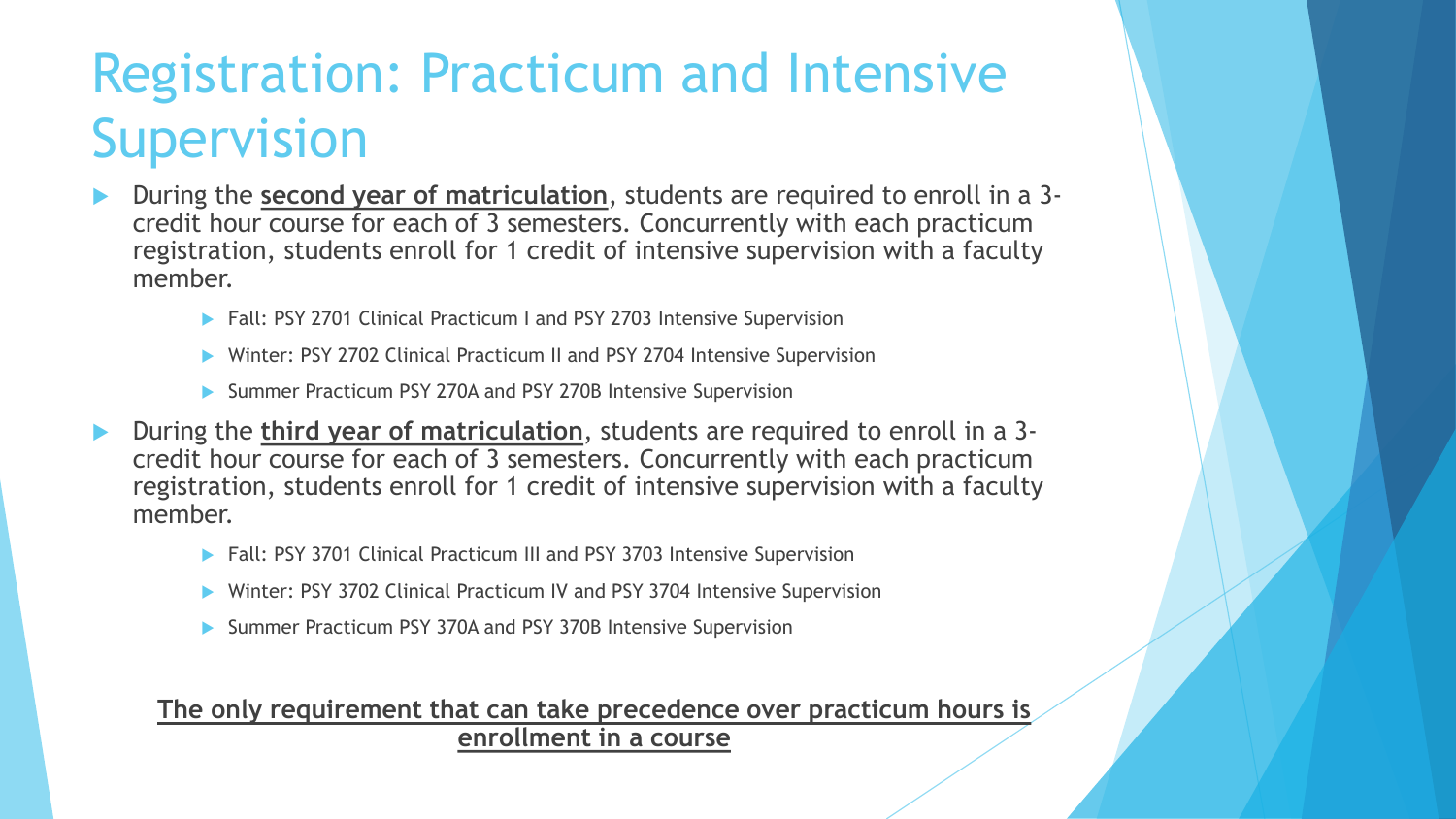### *Supervision*

#### **Minimum hours of supervision:**

- 45 minutes/week of site supervision (case-management)
- 45 minutes/week of intensive (in-depth focus on a limited number of cases) or its equivalent in groups (e.g., if there are 6 students in a supervision group, the group will be 6 x 45 minutes or 4.5 hours in length). *Optional for elective practicum.*
- Students who are in practicum placements directed by a COP faculty member (in the PSC) have as their supervisor the faculty member who heads the faculty clinic.
- Students assigned to PSC clinics directed by staff psychologists or to community placements are also assigned COP faculty members who serve as their intensive supervisors, and who provide intensive supervision.
- American Psychological Association requires that an appropriately credentialed (i.e., licensed psychologist) individual who is located at the site at least 20 hours per week provide all supervision.
- Direct observation- audio/video or live supervision
	- Students are required to obtain written consent prior to discussing or playing recorded sessions of clients in intensive supervision. Signed consent forms remain in the client's file at the practicum site.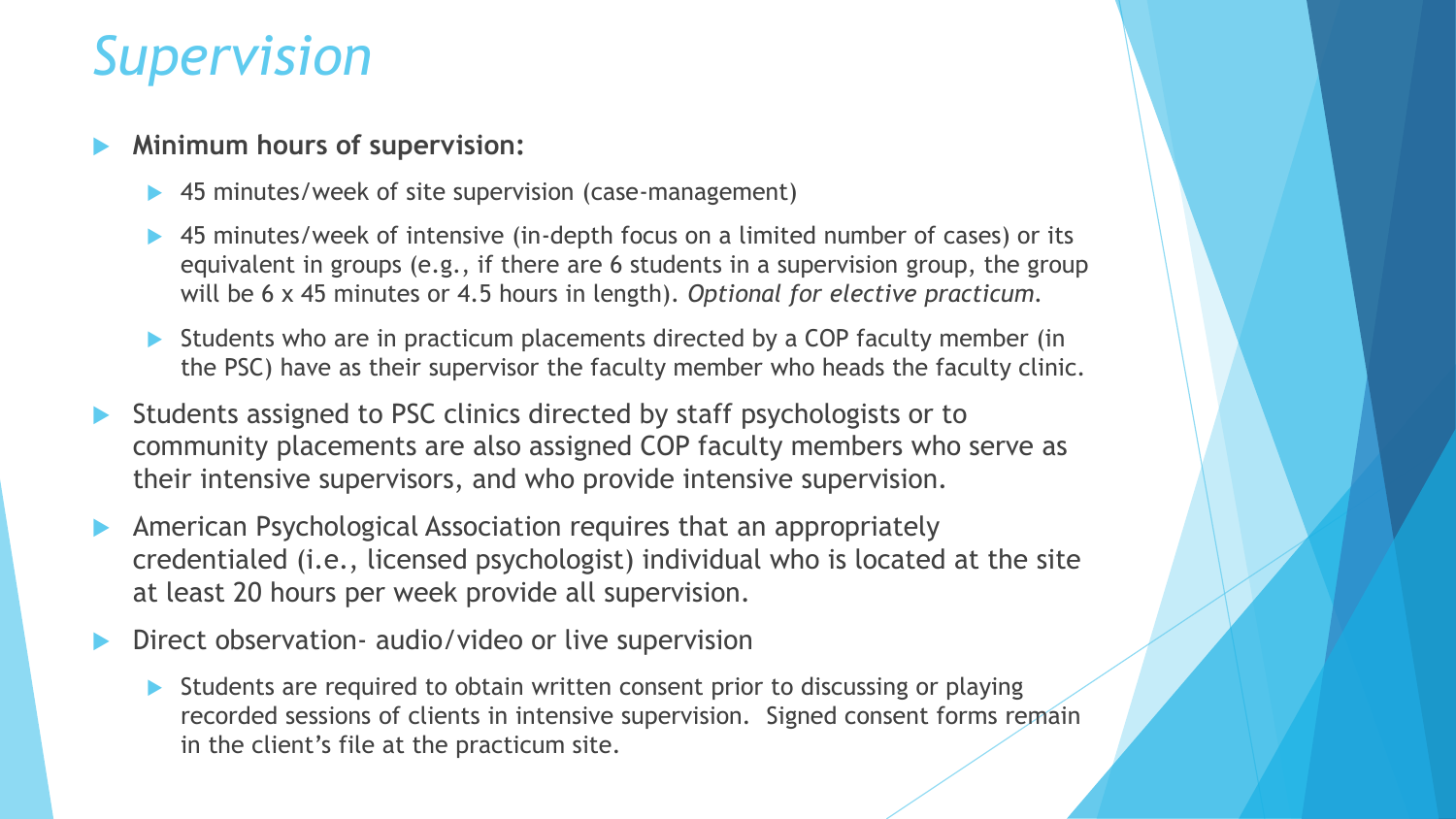### *Evaluations*

- Each semester all students will be evaluated and will receive:
	- A practicum grade
	- An intensive supervision grade (for students in PSC clinics directed by staff psychologists and those in community placements)
	- Students will be evaluated on nine (9) areas of profession-wide competency: research; ethical and legal standards; individual and cultural diversity; professional values, attitudes and behaviors; communication and interpersonal skills; assessment; intervention; supervision; and consultation and interprofessional/interdisciplinary skills
- Each semester students will complete anonymous (i.e., students are never identified in any data summaries provided to supervisors) evaluations:
	- Practicum Placement Evaluation form
	- Intensive Supervision Evaluation form, if applicable.

**Check with supervisors to make sure evaluations are completed on time to avoid prolonged "IP" or "PR" grades on transcripts**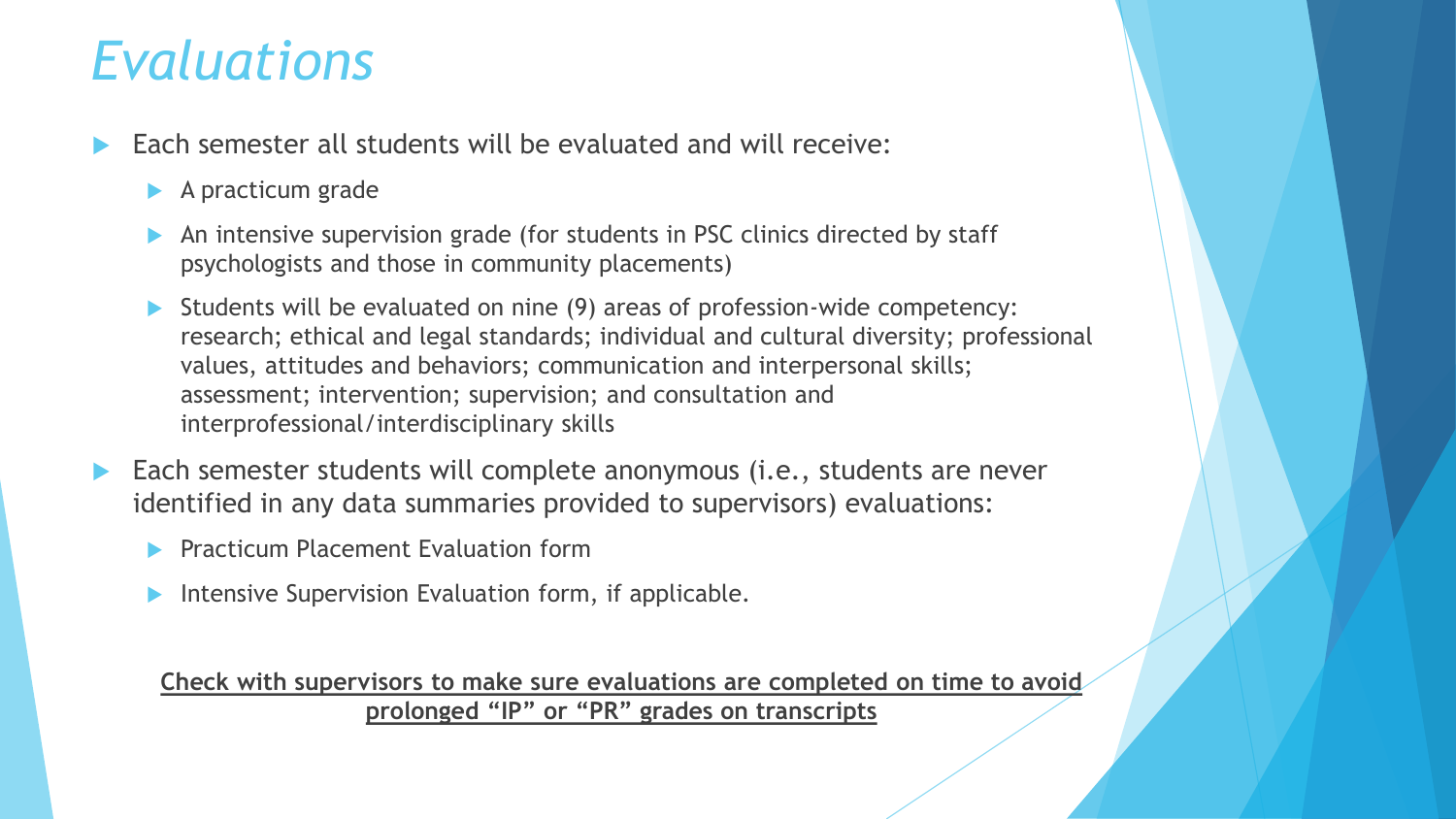# *Grading*

- In order to receive a grade for a practicum, students must satisfactorily demonstrate competencies as required by the practicum site and complete all of the practicum site requirements (e.g., paperwork, reports etc.), and demonstrate satisfactory performance on the Practicum Training Evaluation form. Evaluations of the delineated competencies will be assigned according to the following system:
	- A = 93-100% Meets or Exceeds Expectations
	- A- = 90-92% Meets or Exceeds Expectations
	- B+ = 88-89% Meets Expectations
	- $B = 83 87%$  Meets Expectations
	- B- = 80-82% Minimum Level of Achievement
	- C+ = 78-79% Does not meet Expectations
	- $C = 73-77$  % Does not meet Expectations
	- $C 70 72\%$  Does not meet Expectations
	- F = Below 70% Does not meet Expectations
- Remediation must have occurred prior to students earning ratings lower than B- on competency items of evaluation and/or an overall practicum eval grade lower than B-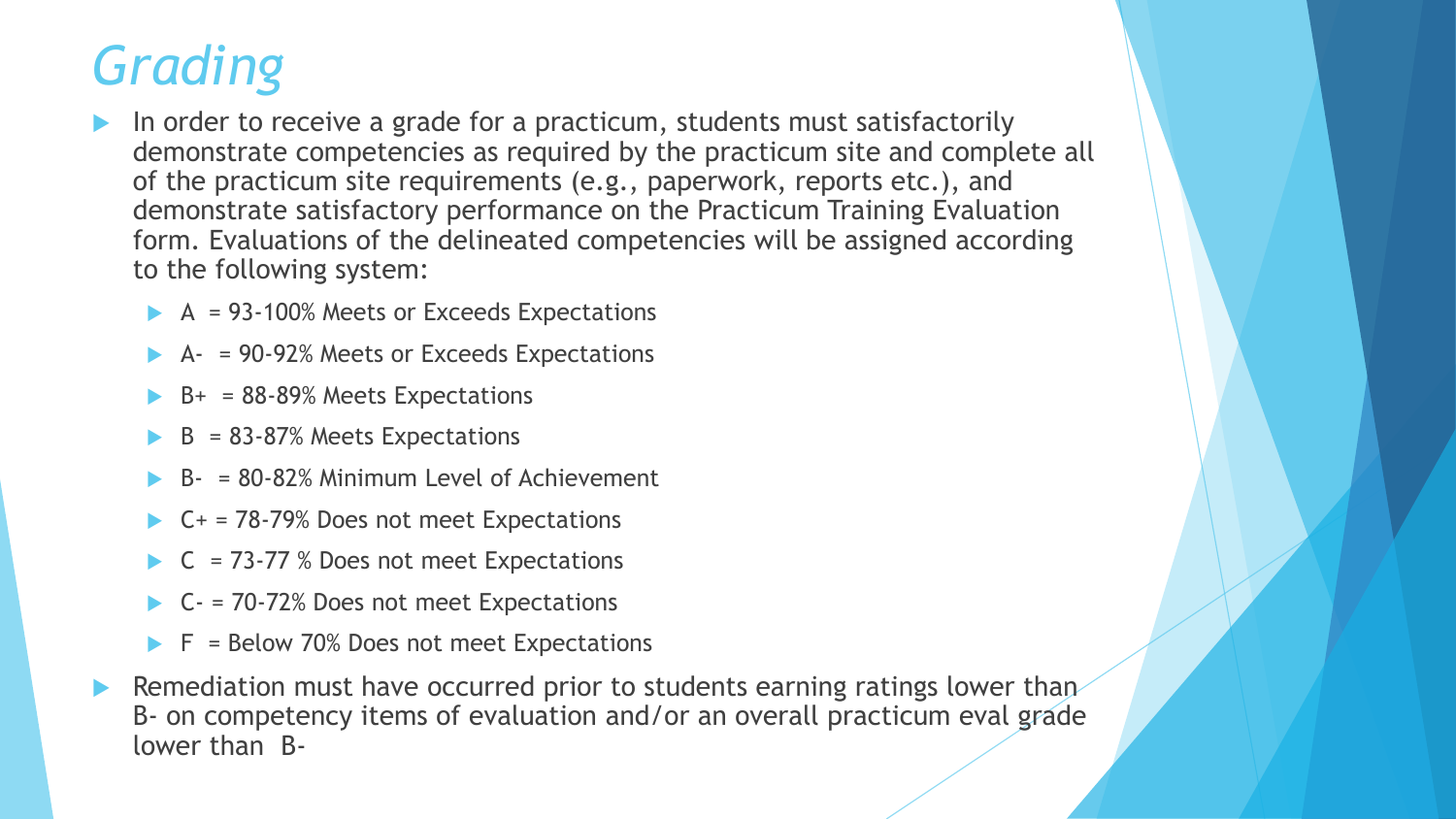### *Extension of Practicum Experience*

- At times students may choose to extend a practicum placement, either to gain further experience or continue treating specific clients for training purposes.
- Students must obtain permission from the practicum supervisor and must submit a Practicum Extension Form to the Clinical Training Office prior to continuing the practicum placement beyond the required one-year period.
	- ▶ [PSC Extension form: https://psychology.nova.edu/common](https://psychology.nova.edu/common-pdf/studentresources/PSC_Extension_Form.pdf)pdf/studentresources/PSC\_Extension\_Form.pdf
	- [External practicum site Extension Form: https://psychology.nova.edu/common](https://psychology.nova.edu/common-pdf/studentresources/Non_Nova_Site_Extension_Form.pdf)pdf/studentresources/Non\_Nova\_Site\_Extension\_Form.pdf
- Must be registered in a course to be covered under liability insurance.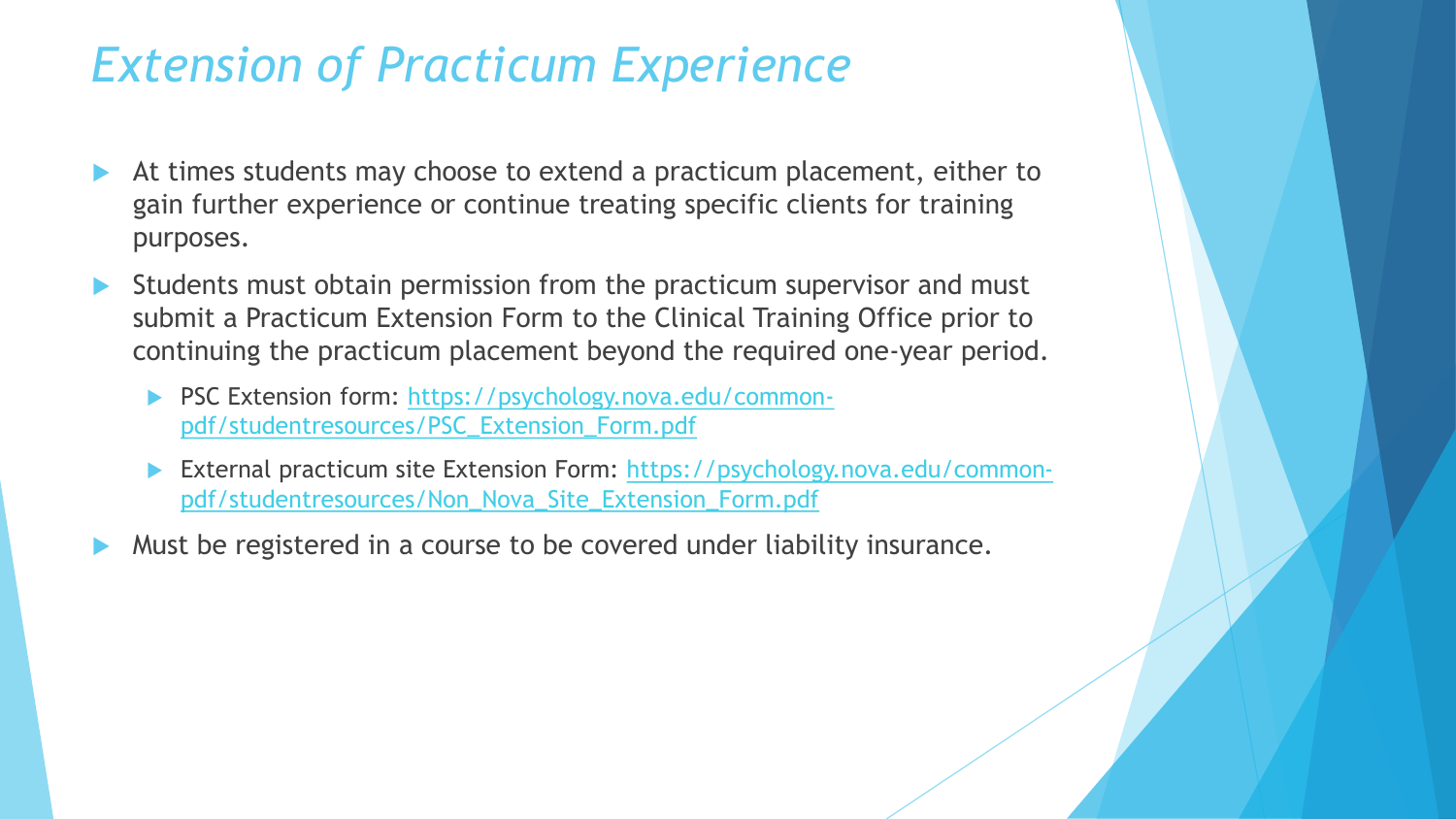### *Duties and Responsibilities of Students*

- Perform appropriate job-related functions in the facility as directed by the on-site supervisor(s).
- Demonstrate competencies associated with the areas described in the Practicum Training Evaluation form.
- Read assigned materials or applicable literature in the knowledge base.
- Discuss with the site supervisor and/or the intensive supervisor any problems or issues that may arise at a practicum. **If a problem arises at the site that cannot be resolved, the student should contact the DCT or Associate DCT to discuss this further.**
- Continuously work to improve his or her performance in response to constructive feedback provided by supervisors.
- Complete the *Evaluation of Clinical Experience* form collected at the end of each semester.
- Abide by the ethical principles of the American Psychological Association (APA), and understand the State of Florida statutes for Licensed Psychologists (Title XXXII, Chapter 490). Likewise, as representatives of NSU, all students have an obligation to perform at the highest level of functioning and to demonstrate professional behavior as specified in this handbook and the Clinical Psychology doctoral program handbooks at all times.
- Become familiar with and abide by all state and federal regulations governing the practice of psychology (e.g., abuse of disabled, elders, children; rules governing breaking confidentiality).
- Maintain confidentiality of client records and all relevant information.
- Spend the required amount of time in practicum activities and supervision.
- Audio or video record assessment, intervention or consultation sessions provided that clients (or guardians) allow for such and with the proper informed consent. **Students are never to coerce clients into signing consents for recording.**
- **Must have completed HIPAA training offered through COP prior to starting their first practicum** as well as any other additional training required by practicum placements.
- Complete (in a timely manner) any background check, drug screen, physical readiness or other screening is required prior to beginning the placement and to take all necessary steps to have such screening steps completed.
	- \*Respond to emails from Office of Clinical Training regarding on-boarding to avoid delays in starting practicum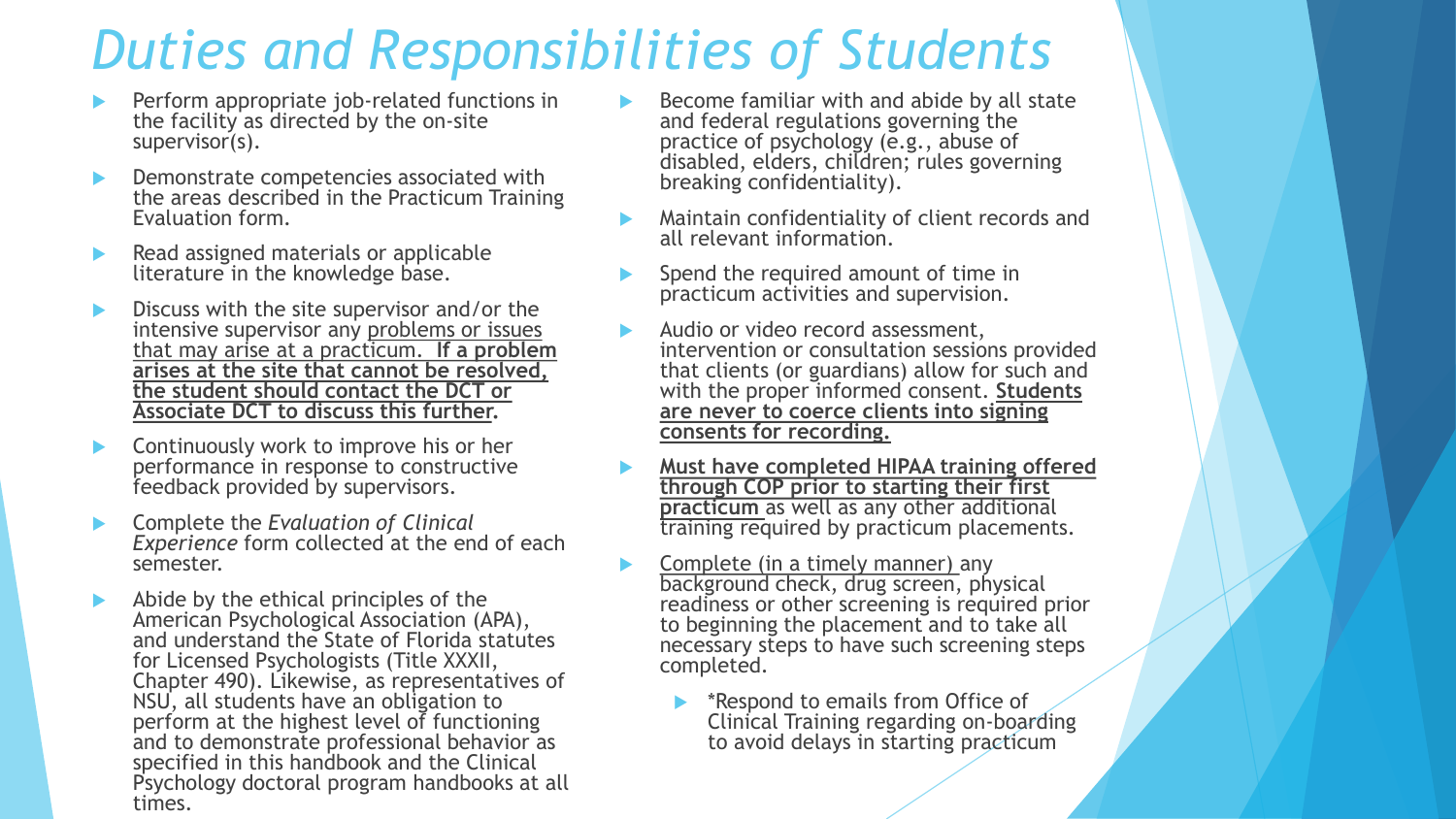### *Practicum student performance difficulties*

- First, the on-site supervisor, faculty supervisor, or both will discuss the difficulties with the student, suggest changes (e.g., additional reading) or implement changes (e.g., providing for supervisor review additional audio recordings of practicum performance), and monitor and provide feedback on their impact.
- Second, if such steps do not lead to the warranted knowledge or skill improvement, the onsite and faculty supervisor will jointly develop a written performance improvement plan review it with the Director or Associate Director of Clinical Training and discuss and sign it with the student before implementation.
- Third, if the performance improvement plan does not result in the targeted change(s) during the period specified, the matter will be referred to the Director of Clinical Training. In consultation with the Clinical Training Committee, the Director of Clinical Training will meet with the student and his/her supervisors, identify the areas of continuing concern, and determine whether interruption of the clinical practicum sequence is warranted to facilitate more intensive remediation steps.
- At the scheduled conclusion of the remediation period, the student, the Director of Clinical Training, and the practicum supervisor(s) will meet again to review the student's performance on the behavioral indicators, and determine whether the student (1) can return to clinical practicum training, (2) needs to extend the remediation plan with or without modification(s), or (3) warrants referral to the Professional Standing Committee for a determination of his/her fitness to continue doctoral training.